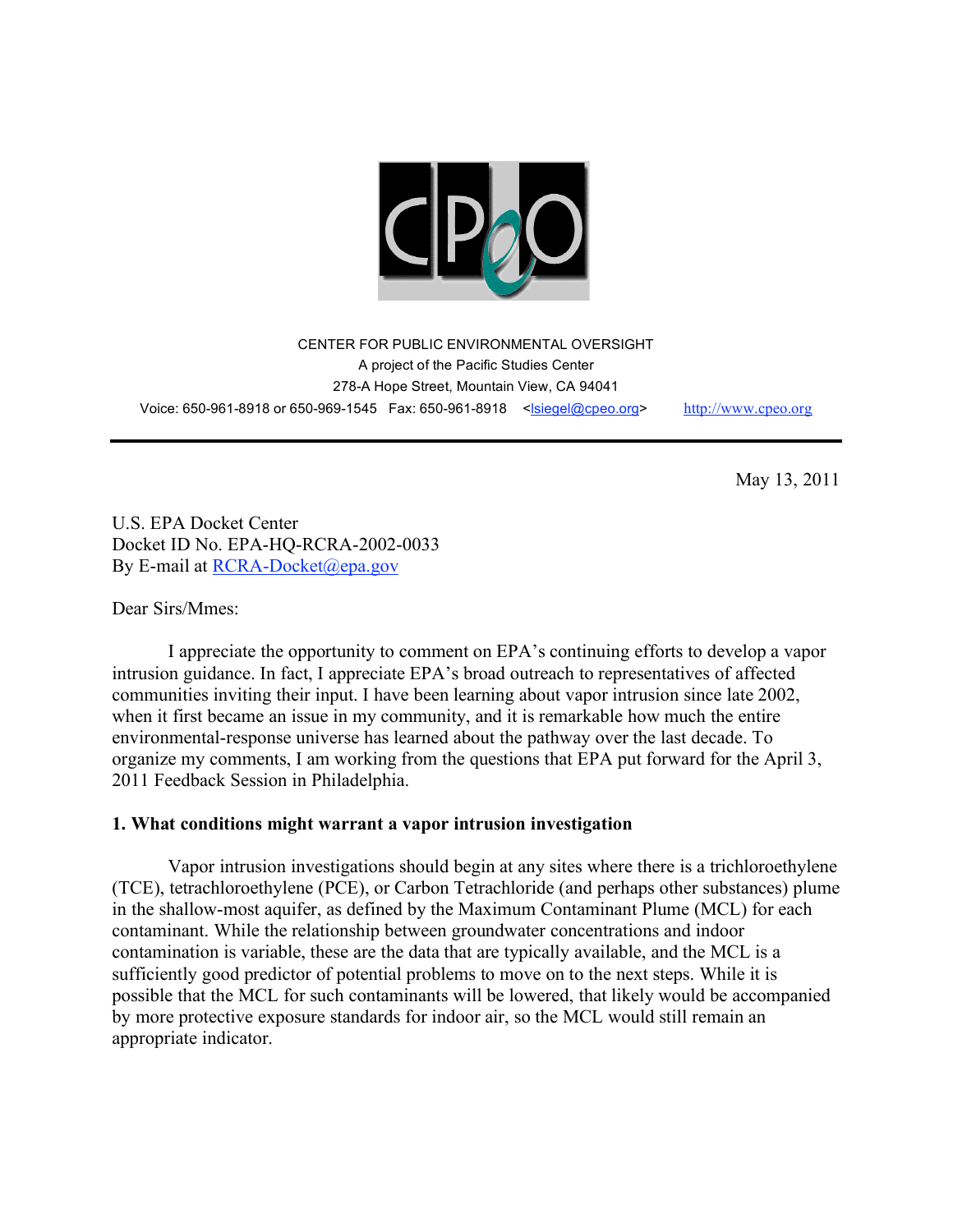I am less familiar with sites with other contaminants, but I am willing to accept higher initial groundwater screening levels, such as 10 times the MCL, for compounds such as BTEX and Vinyl Chloride that normally degrade as they approach the surface.

If for some reason indoor air measurements have been conducted before a vapor intrusion investigation is initiated, levels above protective health-based standards should also initiate an investigation.

Finally, any time a sensitive use, such as a school, daycare center, housing, or correctional facility, is planned in a community with numerous uncharted ("rogue") volatile organic compound (VOC) plumes, such as New York City, it is desirable to conduct shallow groundwater and soil-gas sampling even if a plume has not yet been identified at the site. Rogue plumes are common in communities where groundwater has not been characterized because it does not serve as a drinking water source.

## **2. What sampling approaches are recommended?**

Sampling should begin in source areas, where contamination is present in the vadose zone, in areas known to have the highest levels of contamination in shallow groundwater, and where there are sensitive uses above the contamination.

In many cases additional groundwater monitoring points should be established to better define plume boundaries. The interpolated contour lines that define plumes for protecting drinking water supplies may not be accurate enough to guide vapor intrusion investigations.

I support the Multiple Lines of Evidence approach, particularly the simultaneous measurement of sub-structure soil gas, indoor air, and outdoor air. Today such an approach is necessary, both to determine whether elevated indoor air concentrations are caused by vapor intrusion and to evaluate whether soil gas levels pose a potential for vapor intrusion should a pathway into the building open up or ventilation conditions change.

If investigators go into a building to collect sub-structure samples, there is no reason to delay indoor air sampling. It should be conducted at the same time, though perhaps not in every room at first.

If the purpose of the investigation is to screen undeveloped property before construction, soil gas and groundwater measurements are appropriate.

## **3. What sampling methods are preferable**

The guidance should endorse conventional sampling methods, such as Summa Canisters, but it should be flexible enough to accept passive devices, such as sorbent tubes, if they are shown to be sufficiently accurate, and real-time/near-real-time devices (EPA's Trace Atmospheric Gas Analyzer, Hapsite detectors, and emerging micro-devices) as they become cost-effective. The frequency and duration of sampling should depend upon the capabilities of each device, designed to overcome temporal variation in results.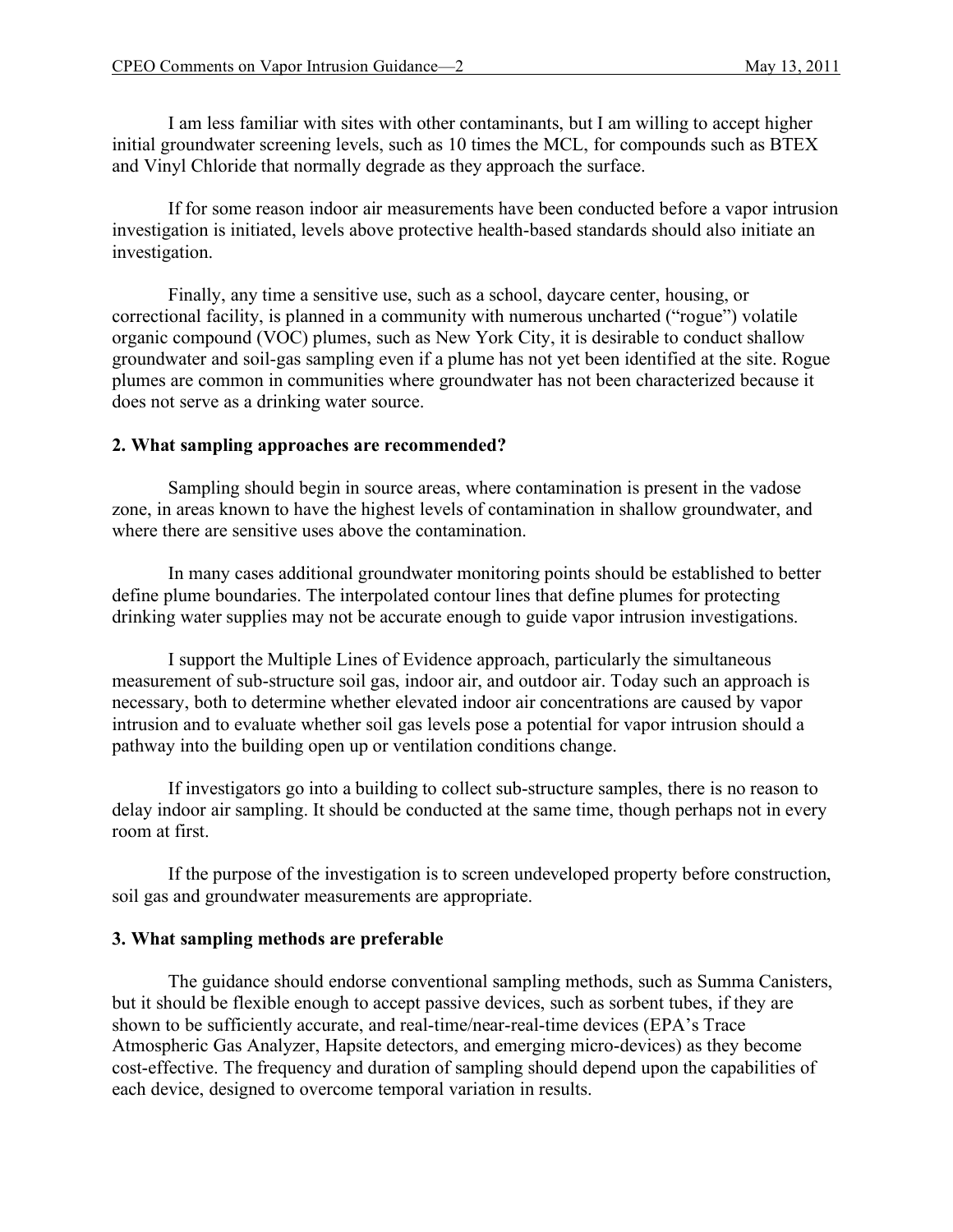# **4. What considerations are important for testing indoors?**

Sampling strategies should include a worst case scenario, in which the pressure differential between the subsurface and indoors is highest, and ventilation is lowest. In cold parts of the country, this is typically the heating season, but it may be different in other climates or in non-residential settings.

However, additional sampling may add value to the results. I reviewed data at one New York City school where indoor air sampling, as well as ambient outdoor testing, were conducted with the HVAC system on and again with it off. The results suggested that the source of elevated PCE levels inside was outdoor air, not the subsurface. (This was actually a case of monitoring, because a mitigation system was in place, but the lesson remains.)

While it is always important to find and remove potential indoor sources of the contaminants of concerns—that is, those known to be in the subsurface—that is not always achievable. Thus, the use of mobile real-time sampling devices to detect both pathways and indoor source is desirable where affordable. Alternatively, successive sampling with the building pressurized and depressurized may be used to determine if the source of indoor air contamination is the subsurface or an indoor source. Building occupants should be notified of indoor sources and educated about how to eliminate them, because they may pose health risks comparable to vapor intrusion.

In large buildings such as schools, commercial structures, and even row houses, where there are multiple, distinct airspaces above the same slab, it is important to conduct indoor air sampling in each airspace, because the presence of a pathway into one or two such airspaces may lead to the collection of gas from beneath the entire slab and the magnification of the vapor intrusion impact.

## **5. What conditions might warrant mitigation?**

Mitigation should be conducted where:

a. Indoor air levels exceed health-based standards, typically the 10-6 excess lifetime cancer risk for the use scenario, except that the residential scenario should be used for schools and daycare centers.

b. Sub-structure soil gas levels indicate a high likelihood of future increases in indoor air concentrations. New York's Matrix approach is one way to incorporate this.

c. In areas where numerous other buildings are found to qualify for mitigation, and the cost of additional sampling approaches that of mitigation.

d. In new construction, anywhere above a shallow VOC plume, as defined by the MCL for measured contaminants. It is often appropriate to install passive systems and activate them if post-construction sampling shows a need. While EPA may be able to require such mitigation in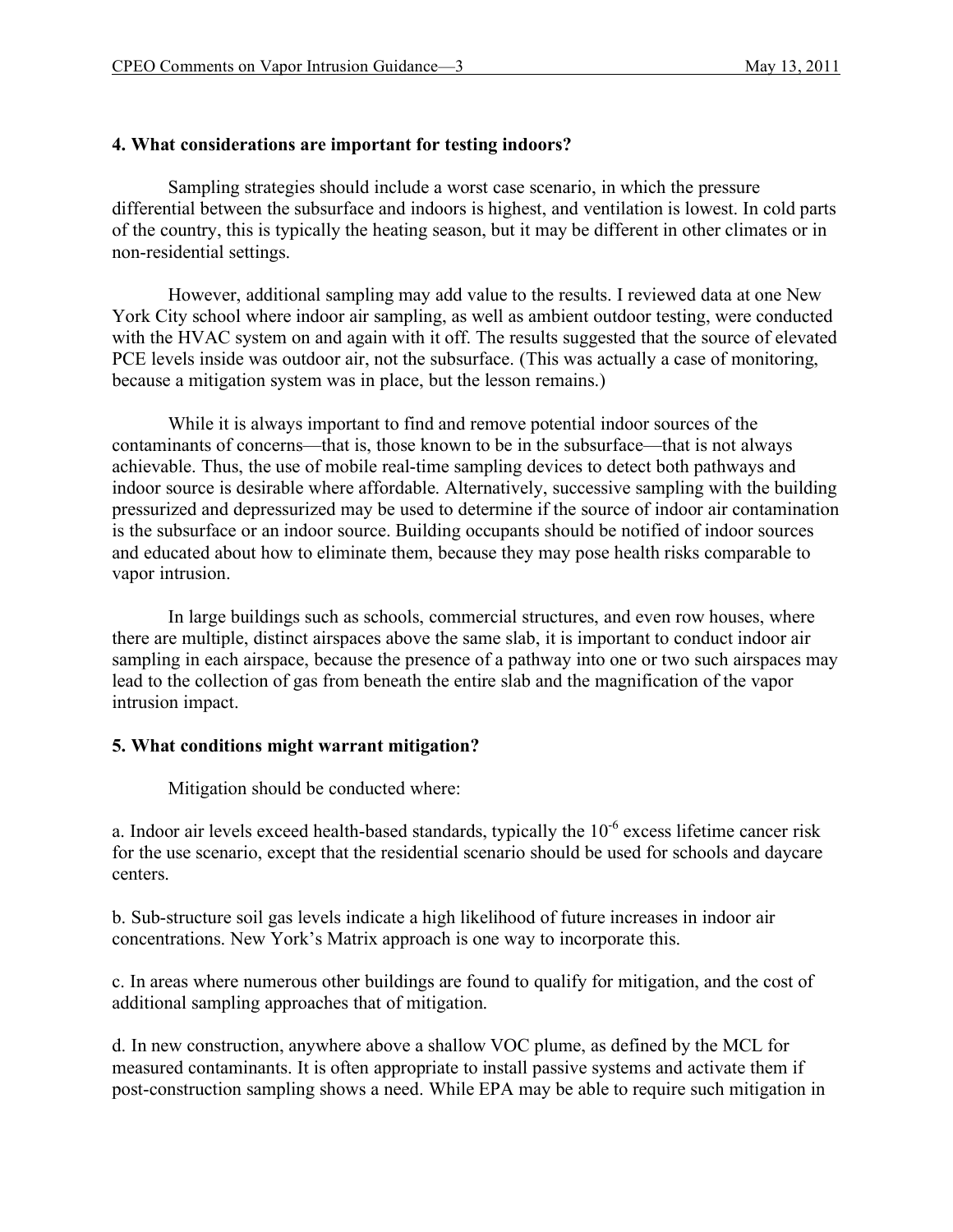some cases, it should also work with other entities to incorporate such requirements into building codes, local ordinances, or other local government instruments.

# **6. How should temporary exceedances of indoor air criteria levels due to vapor intrusion be considered in mitigation decision-making?**

Additional sampling with long-duration samplers or real-time samplers may be used to resolve the short-term exceedances, but mitigation may be appropriate where the cost of additional sampling approaches that of mitigation.

# **7. What considerations are appropriate for the blanket mitigation approach?**

In addition to considering the blanket approach where sampling costs approach those of mitigation for additional units, EPA should listen to community concerns. At some locations, such as Dayton, Ohio, residents have lost confidence in the response because they did not understand why some residences received mitigation while neighboring ones did not.

# **8. What are the long-term management considerations for structures where mitigation is implemented?**

There should be a tiered system of regular inspection and monitoring, where certain tasks (such as checking fans for proper operation) are conducted frequently and other tasks, such as indoor air monitoring, are conducted less frequently. Reporting should be conducted at least annually, and remedy review should be at least every five years. Such monitoring programs should be site-specific, and should be integrated with existsing custodial and property management services.

With the ubiquity of Internet connections, it may be possible to conduct real-time management. For now, the sensors would have to be pressure sensors, but soon small, inexpensive concentration detectors are likely to be available. Sensor networks can be used continuously to assure proper system operation, and it may be possible to shut off or slow down fans in a real-time response to changes in pressure and/or concentration.

# **9. What long-term management options should be considered for structures where mitigation is** *not* **implemented, such as homes where the owner chooses not to cooperate?**

If possible, EPA should work with local governments to develop notification systems triggered by a change in occupancy or ownership, so new owners and occupants can be given the opportunity to cooperate.

## **10. What options should be considered for new construction above or near known plumes?**

EPA should work with local governments to ensure that new construction or significant remodeling above or near shallow VOC plumes will trigger an evaluation of the need for vapor intrusion investigation and mitigation. My city of Mountain View, California has such a program,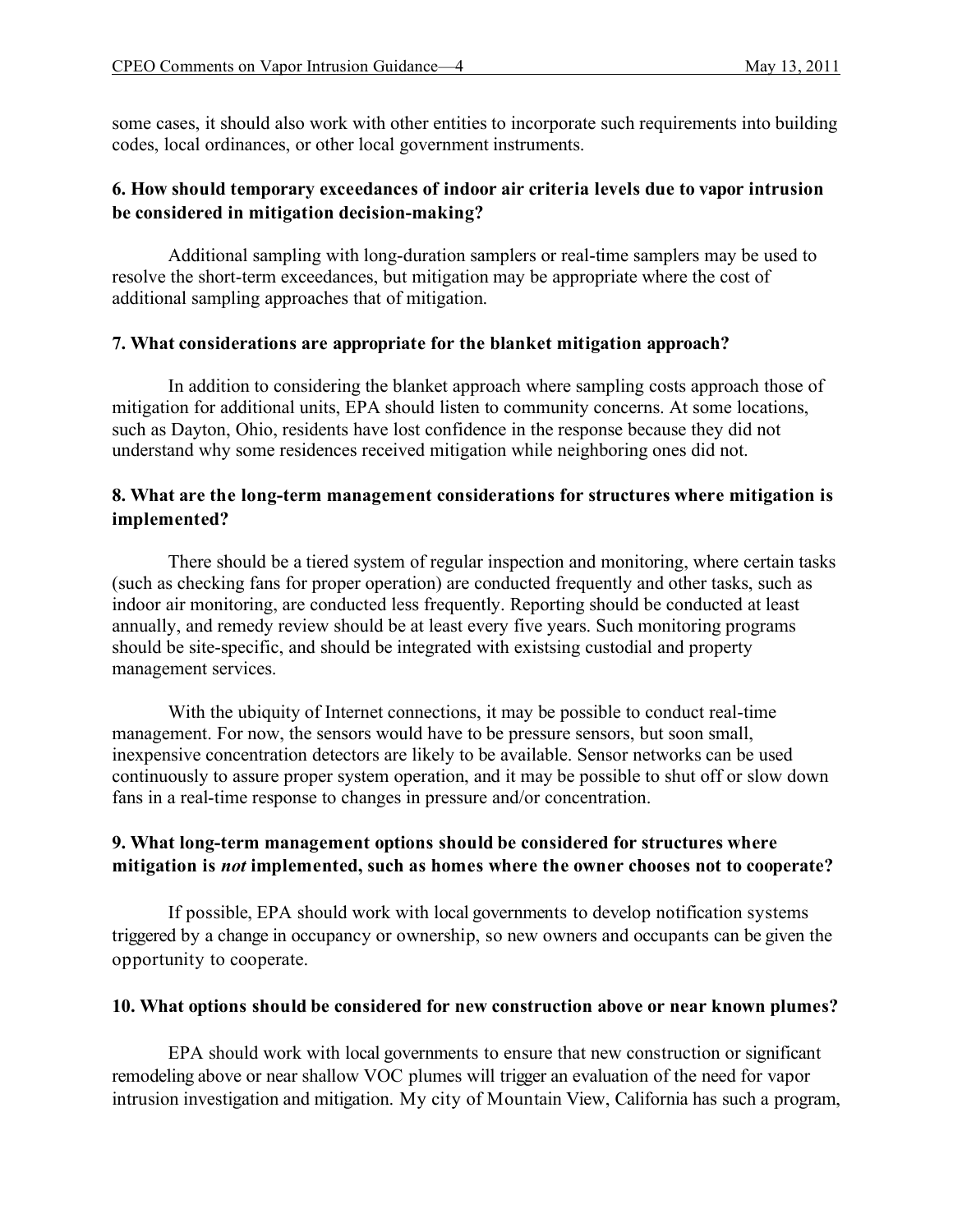based upon the California Environmental Quality Act for large projects and Mountain View's permitting system for smaller projects.

# **11. What mitigation approaches are preferable?**

EPA should be flexible, because new information is being developed on the efficacy of various approaches, but for now sub-structure depressurization should remain the default approach. Likely or proven pathways should be sealed, as well. The operation of heating, ventilation, and air conditioning systems may be operated as mitigation if verified with monitoring and managed to ensure that they operate when necessary.

# **12. How should actual or potential vapor intrusion impact groundwater cleanup requirements and strategies?**

Removing the subsurface sources of actual or potential indoor vapors is the most reliable way to prevent vapor intrusion. In cases remediation may take many years, or even decades, but remedial systems should be re-evaluated at vapor intrusion sites to accelerate removal or treatment and to prevent contamination from spreading under structures. Mitigation should continue and be monitored so that it operates as long as subsurface contamination poses a risk of vapor intrusion.

This is particularly important where building owners do not cooperate with sampling and/or mitigation. Even the best system of notifying and working with new owners and occupants will have loopholes, so the best way to ensure protection is to permanently remove the cause.

## **13. What actions are appropriate for temporary exceedances of indoor air criteria levels?**

Exceedances should trigger either additional monitoring or the enhancement of mitigation systems. In fact, confirmed exceedances should trigger the implementation of a contingency plan that would quickly lead to system improvement.

# **14. What performance criteria and monitoring plans are recommended for mitigation systems?**

See answer 13. Site management plans should be announced and available to the public. Monitoring data should be transparent and understandable, so that property owners, residents, and other occupants can determine whether performance standards are indeed being met.

# **Petroleum Releases**

I have less experience with petroleum compounds, but I recognize that there are locations where they do migrate into buildings at unacceptable levels. The general approach to petroleum